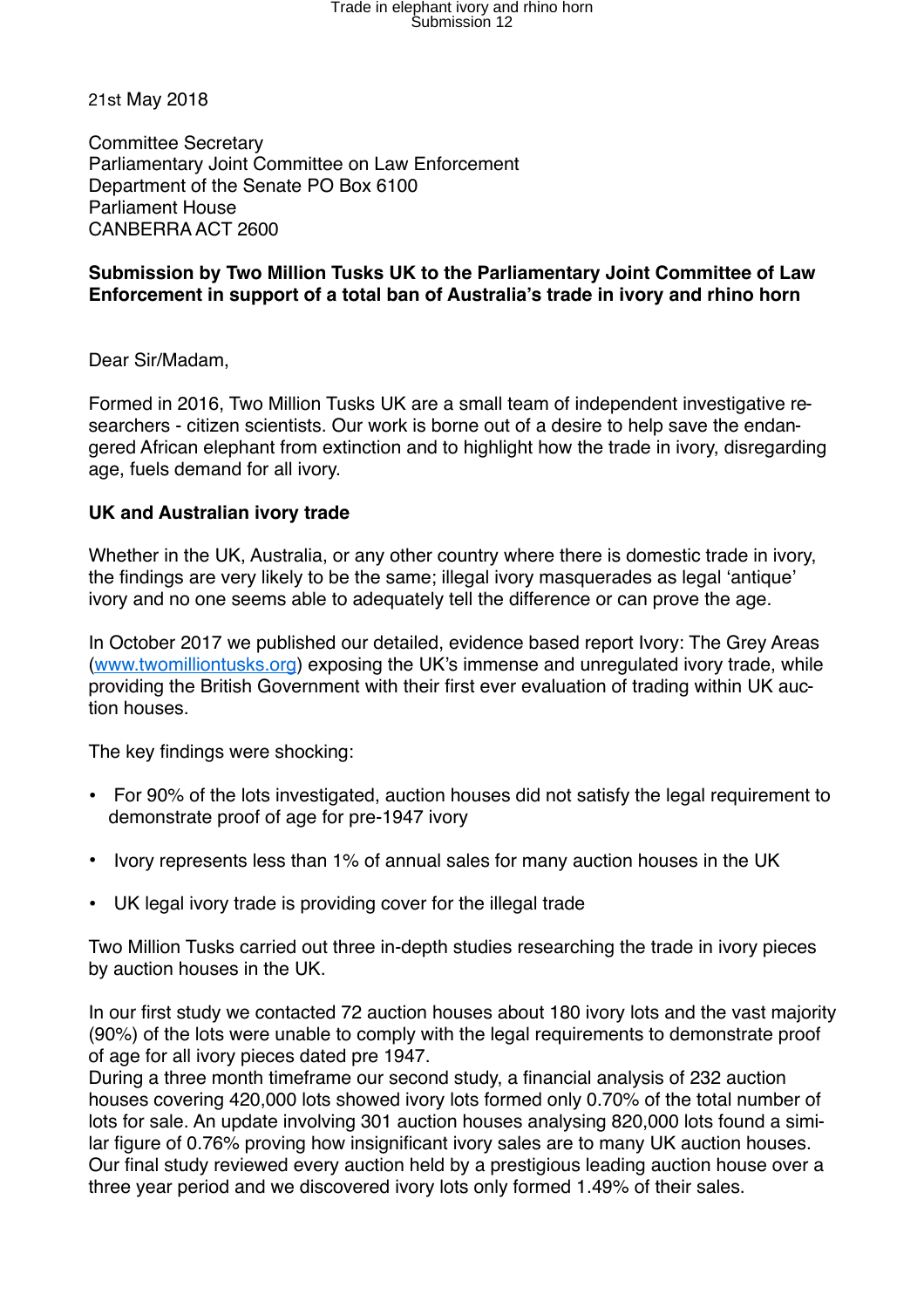The volume of ivory sales throughout the UK is high but the revenue derived from sales to each individual business is low. Therefore, it would be incorrect to conclude an ivory ban would be damaging to any business.

Additionally, it is not the case the antique trade can advance a "quality over quantity" argument as the vast majority (91%) of ivory pieces sold at auction was £400 or less.

Two Million Tusks research and investigations went several steps further than the Australian IFAW ivory report but revealed the same shameful findings and bore striking similarities. **There is no reason to assume that Australia does not have the same depth of problems as the UK.**

Chief Inspector Martin Sims, former Head of the National Wildlife Crime Unit, (NWCU) said of the study: "Two Million Tusks have highlighted significant issues within the antique industry whereby many auction houses try to sell ivory without even knowing the law nor the provenance/proof of age of the items they are trying to sell."

During our investigations we found the trade, who claim they are experts, were in fact unable to date ivory and many wouldn't even hazard a guess as to the age of the pieces they were selling. The trade were unable to provide proof of age for 90% of the ivory lots investigated and the remaining10% were given very lenient benefit of the doubt. Furthermore, UK auction houses then set themselves up to have complete immunity from any consequences due to the clauses within their terms and conditions.

Two Million Tusks evidence has helped influence and shape the UK Government's recent decision to announce one of the world's 'toughest' ivory bans. The announcement made in April 2018 by Michael Gove, Secretary of State for DEFRA (Department for Environment Food & Rural Affairs) was the official response to the UK Government's Ivory Ban Consultation, held over a 12 week period between October - December 2017.

The near complete ivory ban is an important and historic move forward for the UK. Along with other countries implementing a ban, it will help play an intrinsic part in halting the decline of elephant populations while also stemming the flow and demand for ivory, within the UK and overseas.

### **Ivory: A grisly trade**

Historically ivory has always represented a grisly, bloody past for both humans and elephants. From the caravans of slaves; men taken from their communities and loved ones in order to carry the tusks to port and sold off with the ivory - never to be seen again by their mothers, wives or children. Right through to today, where the multi billion dollar ivory industry funds terrorism, war lords and human trafficking.

Approximately every 15 minutes an elephant is slaughtered in Africa. If people were to set their alarm clocks every fifteen minutes and each time the piercing sound goes off acknowledge that another elephant has been shot, snared, poisoned or speared, it would make even the heartless reflect. Whether old ivory or new, the fact is the same, nearly every piece of ivory represents a poached elephant and a sequence of horrific events. Who can possibly justify that for the sake of an ornament?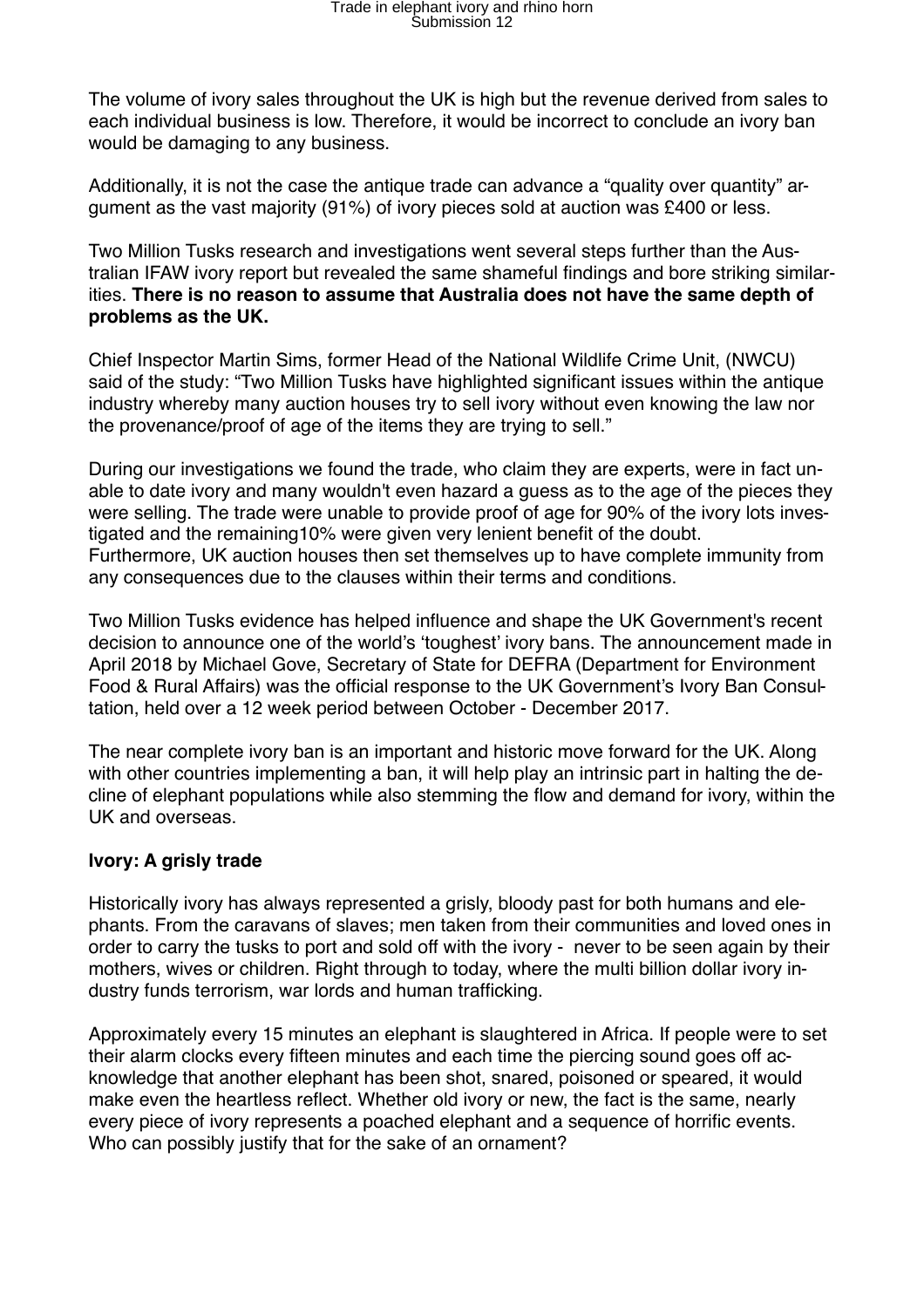# Trade in elephant ivory and rhino horn<br>Submission 12

### **Ivory: A tragic trade**

Every elephant poached today is another tragedy on the approaching road to extinction. Every ranger killed, approximately 1,000 in the last decade, trying to protect elephants, is another tragedy for their families. This is all happening on our watch. Is this what we want to tell the next generation, we are sorry.... and yes, we could have done more?

Ivory is just a very small part of all the other wonderful antiques that so richly embellish the world. Do we all just stand by and let some, with their own selfish reasons of wanting to sell or buy ivory prevail over this continued holocaust on elephants and people?

### **Ivory: The present domestic global ban situation**

USA - July 2016 announced a total state ban [https://www.usnews.com/opinion/articles/2016-06-04/obamas-ivory-ban-puts-africas-ele](https://www.usnews.com/opinion/articles/2016-06-04/obamas-ivory-ban-puts-africas-elephants-on-path-to-recovery)[phants-on-path-to-recovery](https://www.usnews.com/opinion/articles/2016-06-04/obamas-ivory-ban-puts-africas-elephants-on-path-to-recovery)

CHINA - December 2017 announced total ban and closure of all carving facilities <http://www.bbc.co.uk/news/world-asia-china-42532017>

HONG KONG - January 2018 announced timeline for a ban [https://www.reuters.com/article/us-hongkong-ivory/hong-kong-lawmakers-following-china](https://www.reuters.com/article/us-hongkong-ivory/hong-kong-lawmakers-following-china-vote-to-ban-ivory-sales-idUSKBN1FK1NA)[vote-to-ban-ivory-sales-idUSKBN1FK1NA](https://www.reuters.com/article/us-hongkong-ivory/hong-kong-lawmakers-following-china-vote-to-ban-ivory-sales-idUSKBN1FK1NA)

UK - April 2018 announced one of the toughest bans in the world [https://www.gov.uk/government/uploads/system/uploads/attachment\\_data/file/696474/](https://www.gov.uk/government/uploads/system/uploads/attachment_data/file/696474/banning-ivory-consult-sum-resp.pdf) [banning-ivory-consult-sum-resp.pdf](https://www.gov.uk/government/uploads/system/uploads/attachment_data/file/696474/banning-ivory-consult-sum-resp.pdf) [www.twomilliontusks.org](http://www.twomilliontusks.org/)

TAIWAN - April 2018 announced a ban by 2020 <http://wwf.panda.org/?325855/Taiwan-announces-plan-to-ban-domestic-ivory-trade>

EU - July 2018 awaiting an announcement

[https://www.independent.co.uk/news/world/africa/vory-trade-eu-ban-african-countries-ele](https://www.independent.co.uk/news/world/africa/vory-trade-eu-ban-african-countries-elephant-poaching-demand-animal-welfare-rights-a8259936.html)[phant-poaching-demand-animal-welfare-rights-a8259936.html](https://www.independent.co.uk/news/world/africa/vory-trade-eu-ban-african-countries-elephant-poaching-demand-animal-welfare-rights-a8259936.html)

CANADA - under pressure. March 2018 letter by Elephantics organisation with 95 signatories submitted to the Canadian government to bring in a domestic ivory ban [https://elephanaticsdotorg.files.wordpress.com/2018/03/canadian-domestic-ivory-ban-let](https://elephanaticsdotorg.files.wordpress.com/2018/03/canadian-domestic-ivory-ban-letter-mar-14-final-version-sig.pdf)[ter-mar-14-final-version-sig.pdf](https://elephanaticsdotorg.files.wordpress.com/2018/03/canadian-domestic-ivory-ban-letter-mar-14-final-version-sig.pdf)

#### JAPAN - under pressure

[https://www.japantimes.co.jp/news/2018/01/18/national/japan-renewed-pressure-ban](https://www.japantimes.co.jp/news/2018/01/18/national/japan-renewed-pressure-ban-ivory-exports-china-bans-domestic-trade/%23.Wvy1oorTWhA)[ivory-exports-china-bans-domestic-trade/#.](https://www.japantimes.co.jp/news/2018/01/18/national/japan-renewed-pressure-ban-ivory-exports-china-bans-domestic-trade/%23.Wvy1oorTWhA) [http://www.traffic.org/home/2017/6/23/ivory-seizure-exposes-japans-lax-domestic-ivory](http://www.traffic.org/home/2017/6/23/ivory-seizure-exposes-japans-lax-domestic-ivory-trade-contro.html)[trade-contro.html](http://www.traffic.org/home/2017/6/23/ivory-seizure-exposes-japans-lax-domestic-ivory-trade-contro.html)

AUSTRALIA ?

[http://www.abc.net.au/news/2018-04-05/ivory-trade-in-australia-could-be-encouraging-ele](http://www.abc.net.au/news/2018-04-05/ivory-trade-in-australia-could-be-encouraging-elephant-poaching/9619524)[phant-poaching/9619524](http://www.abc.net.au/news/2018-04-05/ivory-trade-in-australia-could-be-encouraging-elephant-poaching/9619524)